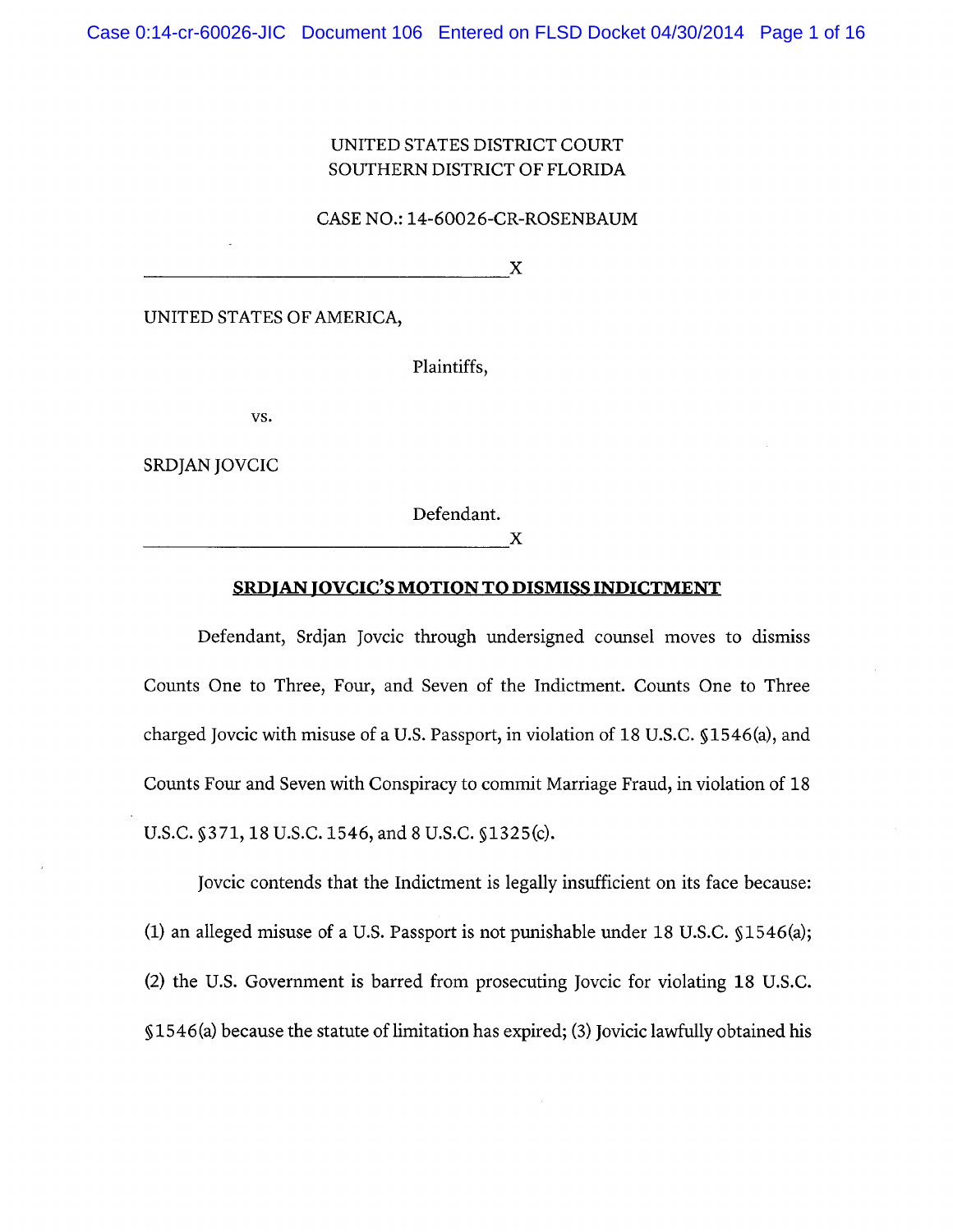passport by producing a valid Certificate of Naturalization; (4) with respect to the two conspiracy charges, the indictment failed to state at least one essential element of the crimes charged; and (5) the indictment is based on evidence that is inadmissible at trial as it was obtained in violation of Defendant's rights under the Fourth Amendment of the U.S. Constitution.

#### A U.S. Passport is not a "visa, permit, or other document." I.

18 U.S.C. 1546(a), entitled "Fraud and misuse of visas, permits, and other

documents," punishes:

"Whoever knowingly forges, counterfeits, alters, or falsely makes any immigrant or nonimmigrant visa, permit, border crossing card, alien registration receipt card, or other document prescribed by statute or regulation for entry into or as evidence of authorized stay or employment in the United States, or utters, uses, attempts to use, possesses, obtains, accepts, or receives any such visa, permit, border crossing card, alien registration receipt card, or other document prescribed by statute or regulation for entry into or as evidence of authorized stay or employment in the United States, knowing it to be forged, counterfeited, altered, or falsely made, or to have been procured by means of any false claim or statement, or to have been otherwise procured by fraud or unlawfully obtained."

# 18 U.S.C. §1546(a)

"Passport" is not included in the title the statute, nor anywhere in the body of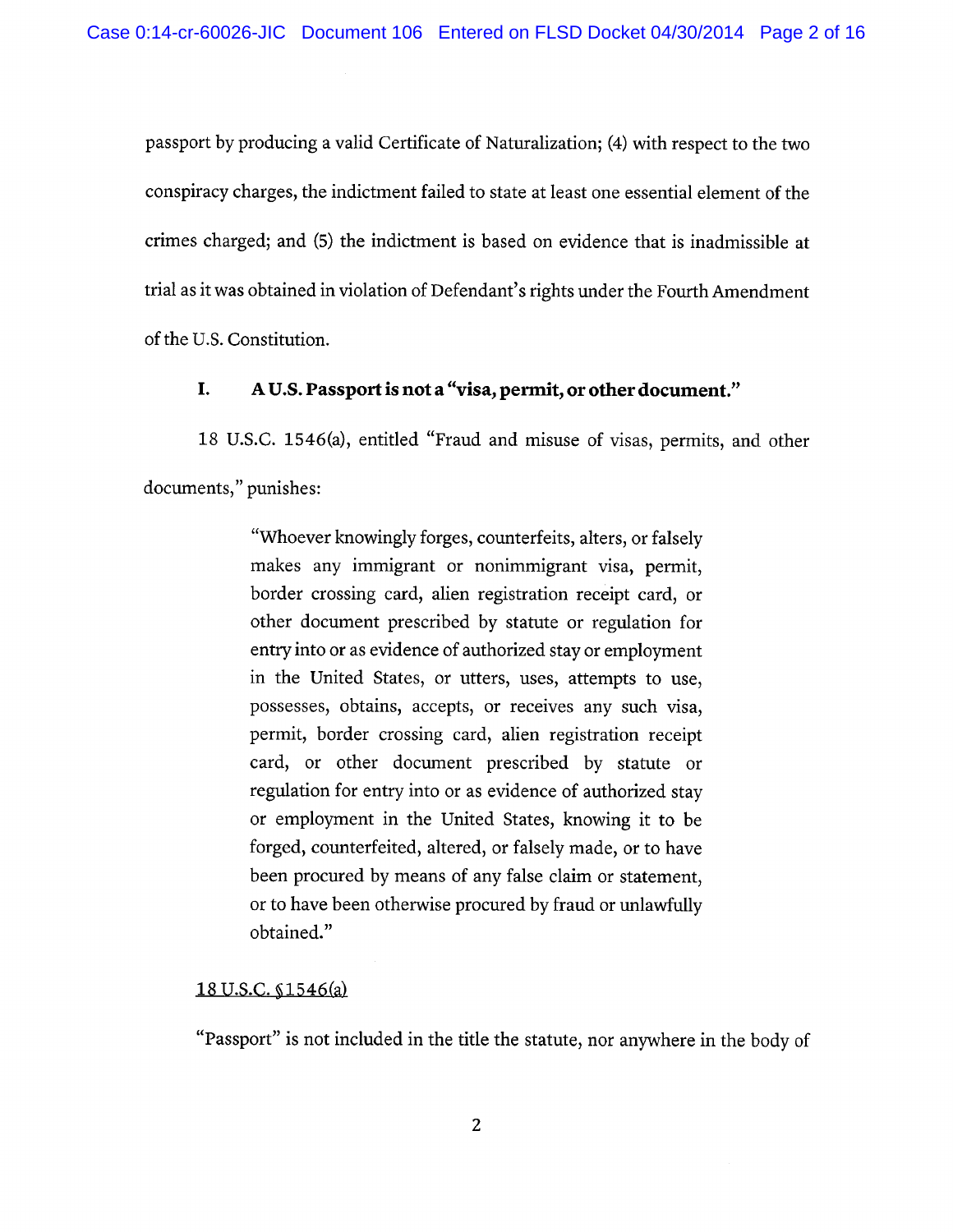the statute. If Congress wanted to include U.S. Passports in the meaning of 18 U.S.C. § 1546(a), they would have included the word "Passport" in the statute.

Instead, Congress regulated the use of U.S. Passports by enacting 18 U.S.C.  $\delta$ 1541 to 1544 which exclusively concerned passports, and Section 1545 which deals with passports and safe conduct.

For whatever reason, the Government did not charge Jovcic with any of these offenses.

Furthermore, a Passport is not a "document prescribed by statute or regulation for entry into or as evidence of authorized stay or employment in the United States"

A U.S. Passport is defined as "any travel document issued by competent authority showing the bearer's origin, identity, and nationality, if any, which is valid for the entry of the bearer into a *foreign* country." See  $8 \text{ U.S.C. } $1101(a)(30)$ 

The U.S. Supreme Court opined that "[A passport] is a document, which, from its nature and object, is addressed to foreign powers; purporting only to be a request, that the bearer of it may pass safely and freely; and is to be considered rather in the character of a political document, by which the bearer is recognized, in foreign countries, as an American citizen; and which, by usage and the law of nations, is received as evidence of the fact." See Haig v. Agee, 453 U.S. 280, 292 (1981)

In United States v. Campos-Serrano, 404 U.S. 293, (1971), the U.S.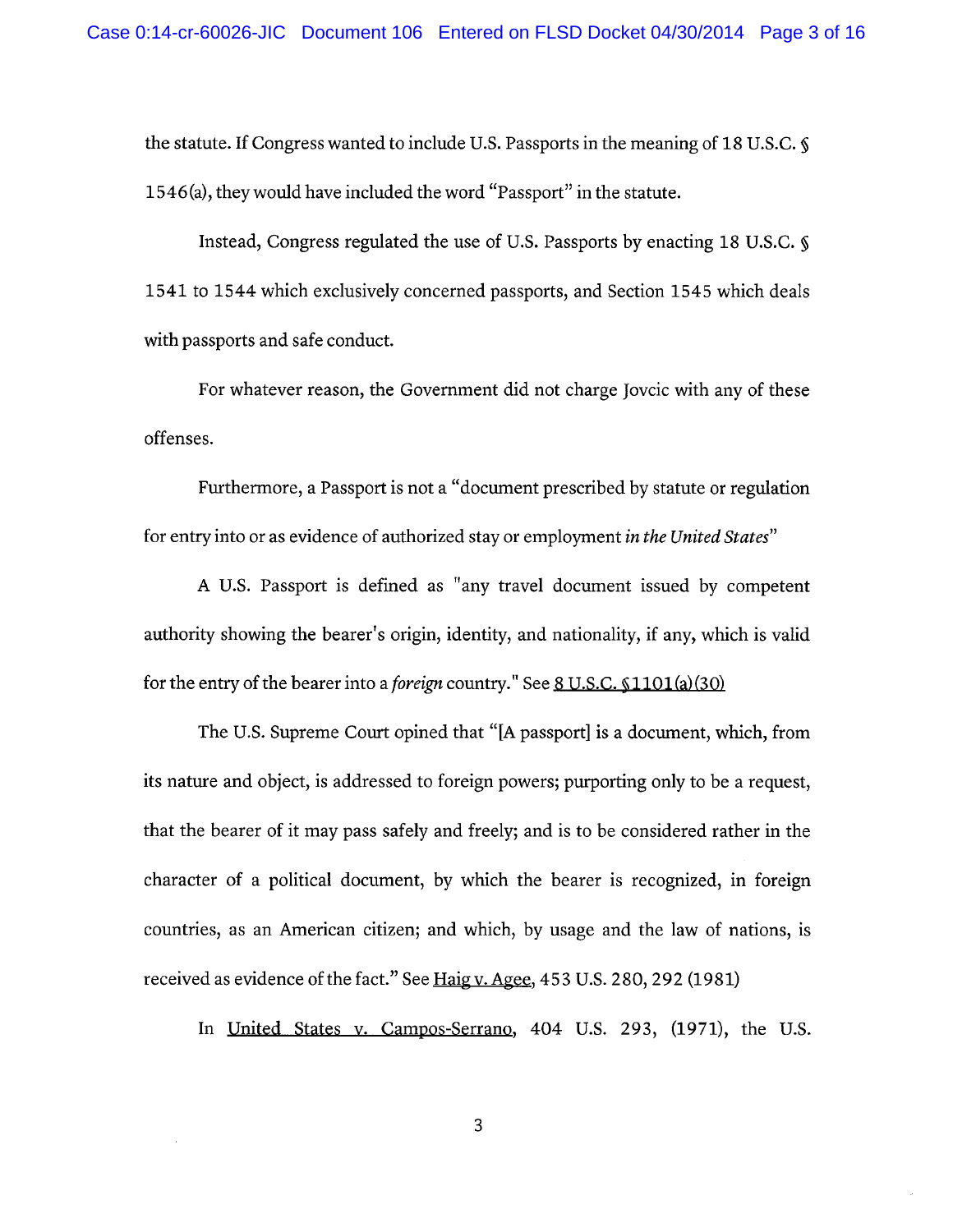Government had charged the defendant for violating 18 U.S.C. §1546(a) for possessing a counterfeited alien registration receipt cards.

The U.S Supreme Court rejected the argument that an alien registration receipt

card was among the "other documents" listed in the criminal statute, pointing out that

the alien registration receipt card was specifically covered in §1306.

In its opinion, the Court stated that

"While the apparent congressional purpose underlying §1546 would thus seem to bar an uncompromisingly literal construction, the precise language of the provision must not be deprived of all force. The principle of strict construction of criminal statutes demands that some determinate limits be established based upon the actual words of the statute. Accordingly, a 'document required for entry into the United States' cannot be construed to include any document whatsoever that the Immigration and Naturalization Service, from time to time, decides may be presented for re-entry at the border. The language of §1546 denotes a very special class of 'entry' documents - documents whose primary raison is the facilitation of entry into the country. The phrase, 'required for entry into the United States,' is descriptive of the nature of the documents; it is not simply an open-ended reference to future administrative regulations." [emphasis added]

Id. at 298-299

U.S. Passports are specifically regulated in 18 U.S.C. §§1541 to 1544. Thus, according to the reasoning of the U.S. Supreme Court, a U.S. Passport cannot be included in 18 U.S.C. 1546(a) because (1) it is not listed in the statute,  $(2)$  the statute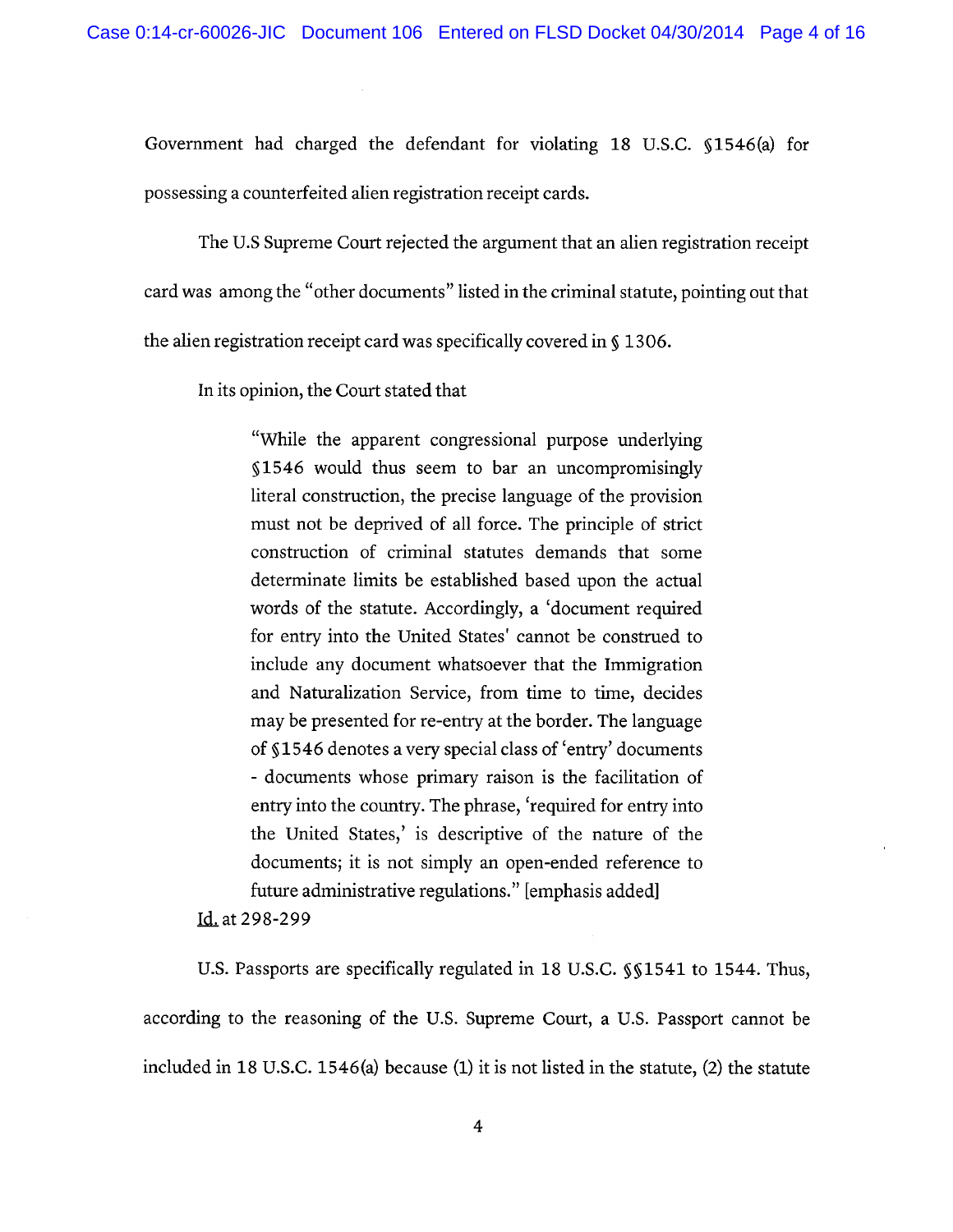must be interpreted by its actual words, and (3) U.S. Passport are specifically regulated in the immediately preceding sections of the statute.

More importantly, it must be noted that Congress amended  $\zeta$  1546(a) in 1986, in response to the Supreme Court's decision in Campos-Serrano. See Immigration Reform and Control Act of 1986, Pub. L. No. 99-603, §103(a), 100 Stat. 3359, 3380.

The new version of the statute expanded the list of documents to include "border crossing card[s]" and "alien registration receipt card[s]" while still leaving out "U.S. Passports".

Therefore, as a matter of law, Jovcic cannot be convicted of 18 U.S.C. 1546(a) for obtaining and/or misusing his U.S. Passport.

#### The statute of limitation for 18 U.S.C. 1546(a) has expired II.

The U.S. Government is barred from prosecuting the first three Counts of the indictment because the statute of limitation for this offense ran.

Under 18 U.S.C. §3282, the statute of limitation for the offense of Fraud and misuse of visas, permits, and other documents under 18 U.S.C. §1546(a) is 5 years.

The statute of limitation begins to run when the offense is first committed.

The indictment alleges that Jovcic misused his U.S. Passport because he obtained it by fraud. Again, even assuming that a U.S. Passport is within the scope of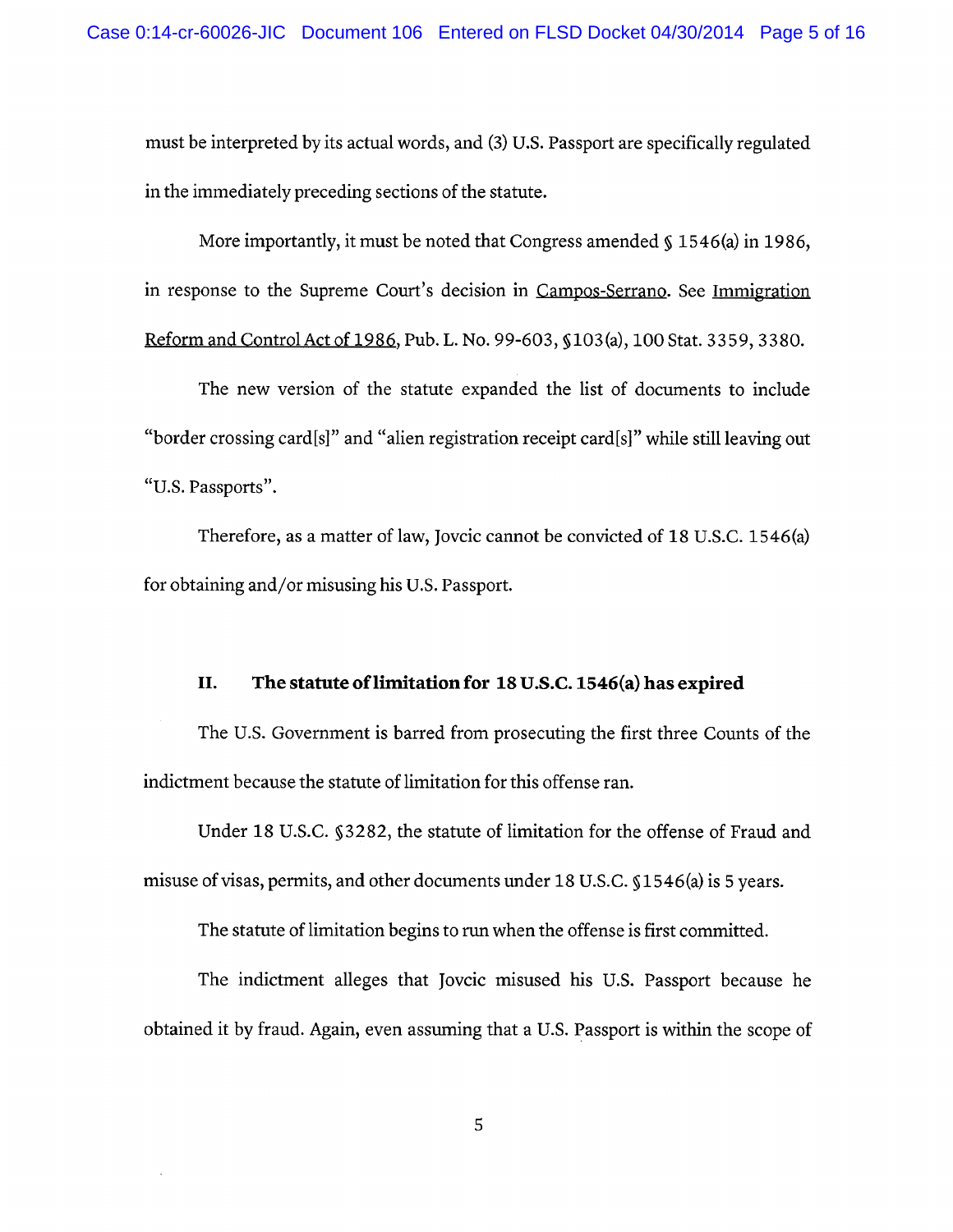18 U.S.C.  $\oint$  1546(a), the conduct that could possibly be punished here is the obtainment by fraud of misrepresentation.

Jovcic obtained his U.S. Passport on December 28, 2007. If any factual misrepresentation was made from Jovcic when he obtained his U.S. Passport, he can't now be prosecuted because the 5-year statute of limitation ran.

Therefore, Counts one to three of the indictment should be dismissed as a matter of law.

#### III. Defendant lawfully obtained his U.S. Passport by producing a valid Certificate of Naturalization

Even if we assume, for the sake of the argument, that a U.S. Passport is within the meaning of 18 U.S.C. 1546(a), Jovcic did not obtain a U.S. Passport by fraud.

Jovcic obtained a U.S. Passport by producing Certificate of Naturalization No. 30862888. The validity of said Certificate has never been questioned by the U.S. Government.

Federal law provides a specific procedure for the revocation of a U.S. Certificate

of Naturalization. 8 U.S.C. 1451(a) provides that:

"It shall be the duty of the United States attorneys for the respective districts, upon affidavit showing good cause therefor, to institute proceedings in any district court of the United States in the judicial district in which the naturalized citizen may reside at the time of bringing suit, for the purpose of revoking and setting aside the order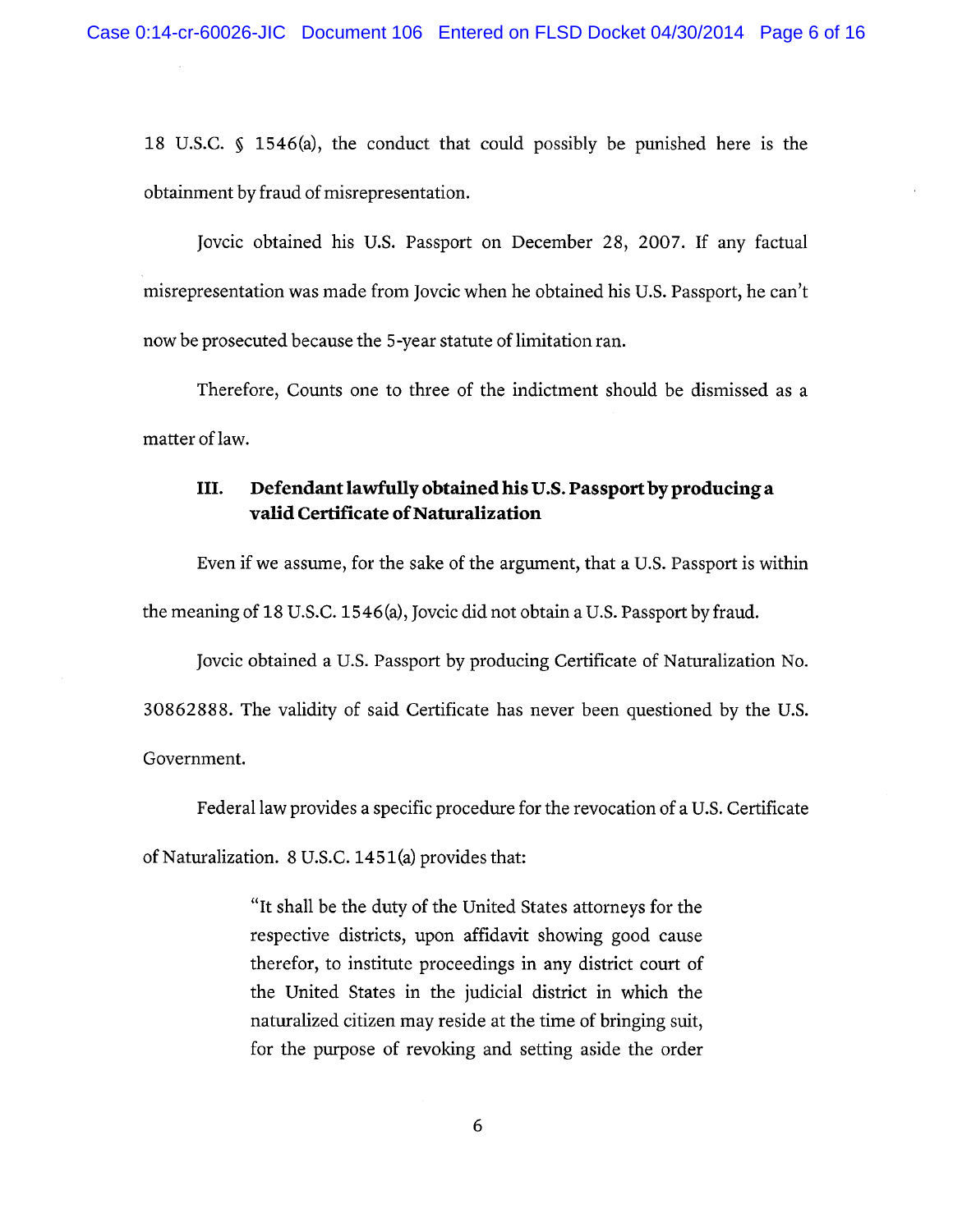admitting such person to citizenship and canceling the certificate of naturalization on the ground that such order and certificate of naturalization were illegally procured or were procured by concealment of a material fact or by willful misrepresentation, and such revocation and setting aside of the order admitting such person to citizenship and such canceling of certificate of naturalization shall be effective as of the original date of the order and certificate, respectively"[...]

See 8 U.S.C. 1451(a)

In this case, the U.S. Government never sought to revoke Jovcic's Certificate of Naturalization. Even assuming the truth of the Government's allegations, Jovcic legally obtained and used a U.S. Passport by producing a valid U.S. Certificate of Naturalization to the Passport office.

Jovcic possesses and uses a U.S. Passport because he is a U.S. Citizen, and the

U.S. Government cannot try to circumvent the requirements of 8 U.S.C. 1451(a).

Therefore Counts one to three of the indictment should be dismissed as a matter of law.

### IV. Count four of the indictment should be dismissed because it does not state the essential elements of the conspiracy charge

In order to establish a conspiracy, the government must prove existence of agreement between two or more people to violate law of United States, that one of the

 $\overline{7}$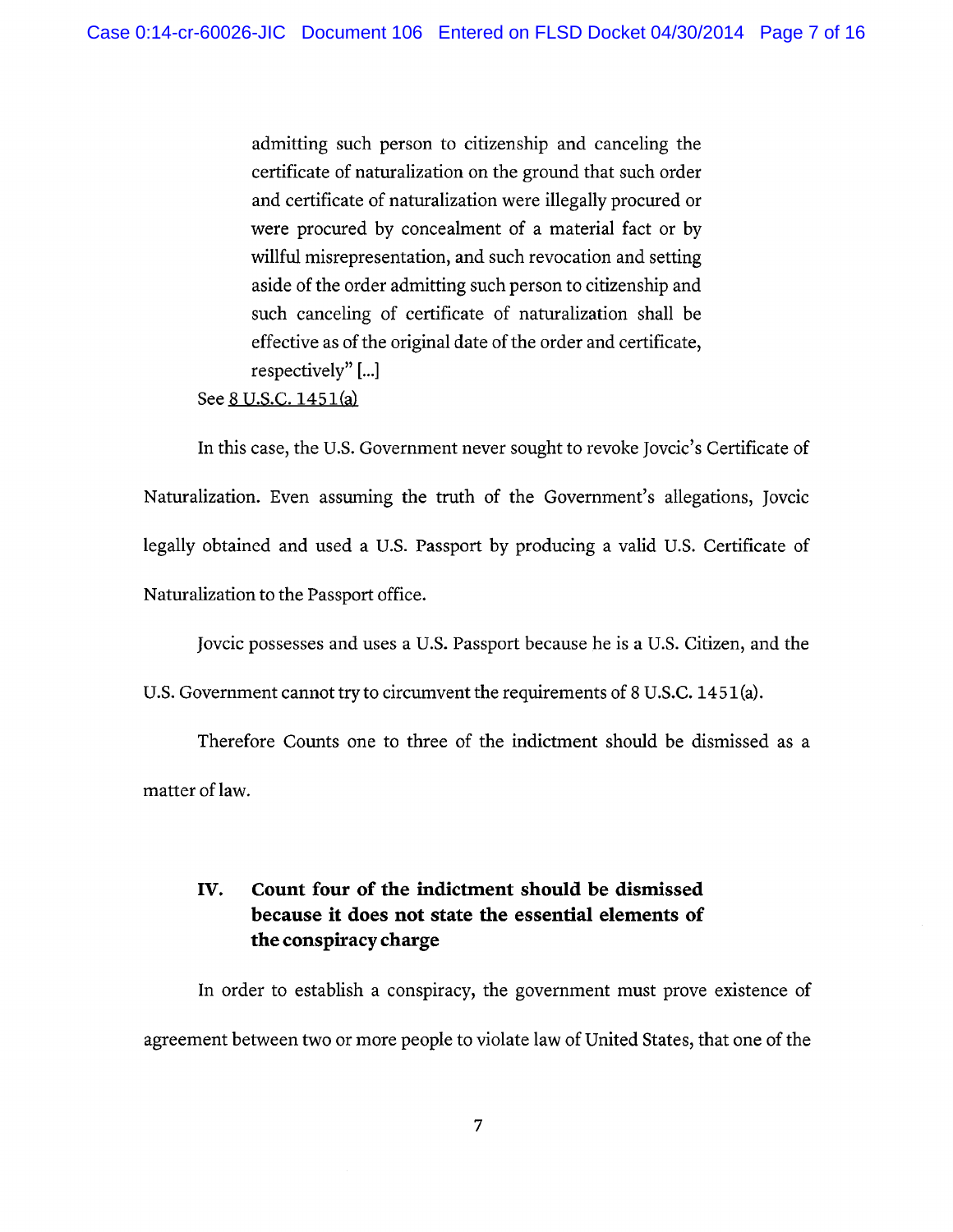conspirators committed overt act in furtherance of that agreement, and that defendants knew of conspiracy and voluntarily participated in it. See U.S. v. Jobe, C.A.5 (Tex.) 1996, 101 F.3d 1046, certiorari denied 118 S.Ct. 81, 522 U.S. 823, 139 L.Ed.2d 39

In charging a conspiracy the indictment must distinctly and directly allege an agreement to commit an offense against the United States and inference and implication will not suffice. See United States v. Mathies, 203 F.Supp. 797, 801 (W.D.Penn.1962)

The general rule in reference to an indictment is that all the material facts (Fed.R.Crim.P. 7(c) says 'essential facts') and circumstances embraced in the definition of the offence must be stated, and that, if any essential element of the crime is omitted, such omission cannot be supplied by intendment or implication. The charge must be made directly and not inferentially or by way of recital. See Pettibone v. United States, 148 U.S. 197, 202, 13 S.Ct. 542, 545, 37 L.Ed. 419, 422

The indictment may incorporate the words of the statute to set forth the offense, but the statutory language must be accompanied with such a statement of the facts and circumstances as will inform the accused of the specific offense, coming under the general description, with which he is charged. See Hamling v. United States, 418 U.S. 87, 117 (1974)

8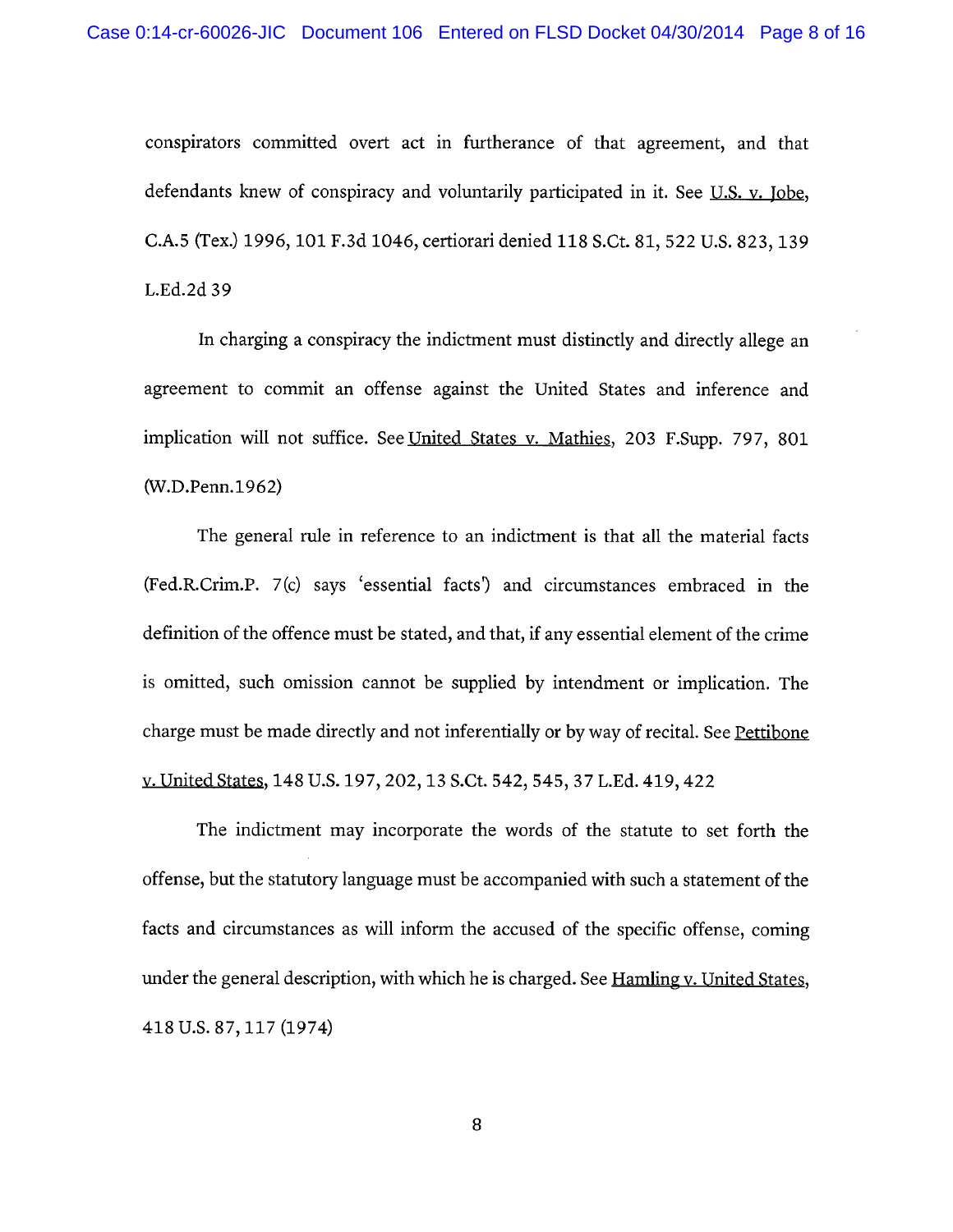In the present case, the indictment fails to state facts in support of at least one essential element of the crime, to wit that Jovcic was aware of the alleged fraudulent scheme between Goran Bjelovic and Ljiljana Aleksic.

In fact, the indictment does not state any time or place where the alleged conspiracy took place; moreover, it does not state that Jovcic ever met or talked to codefendant Ljiljana Aleksic.

Furthermore, the indictment fails to state at least one overt act that was committed in furtherance of the conspiracy.

Jovcic signed a Form I-864EZ, also called "Affidavit of Support" and an Interpreter Attestation and Acknowledgment Form in connection to the application of permanent residency of Mr. Goran Bjelovic.

The term "overt act" means some type of outward, objective action performed by one of the parties to or one of the members of the agreement or conspiracy which evidences that agreement.

The Interpreter Attestation and Acknowledgment Form signed by Jovcic does not constitute an overt act, because he does not further any fraud. Joveic only swore to accurately translate what Mr. Bjelovic was saying during the interview, while he did not, and could not vouch for the veracity of Mr. Bjelovic.

The signing of Form I-864EZ does not constitute an over act either, because it

9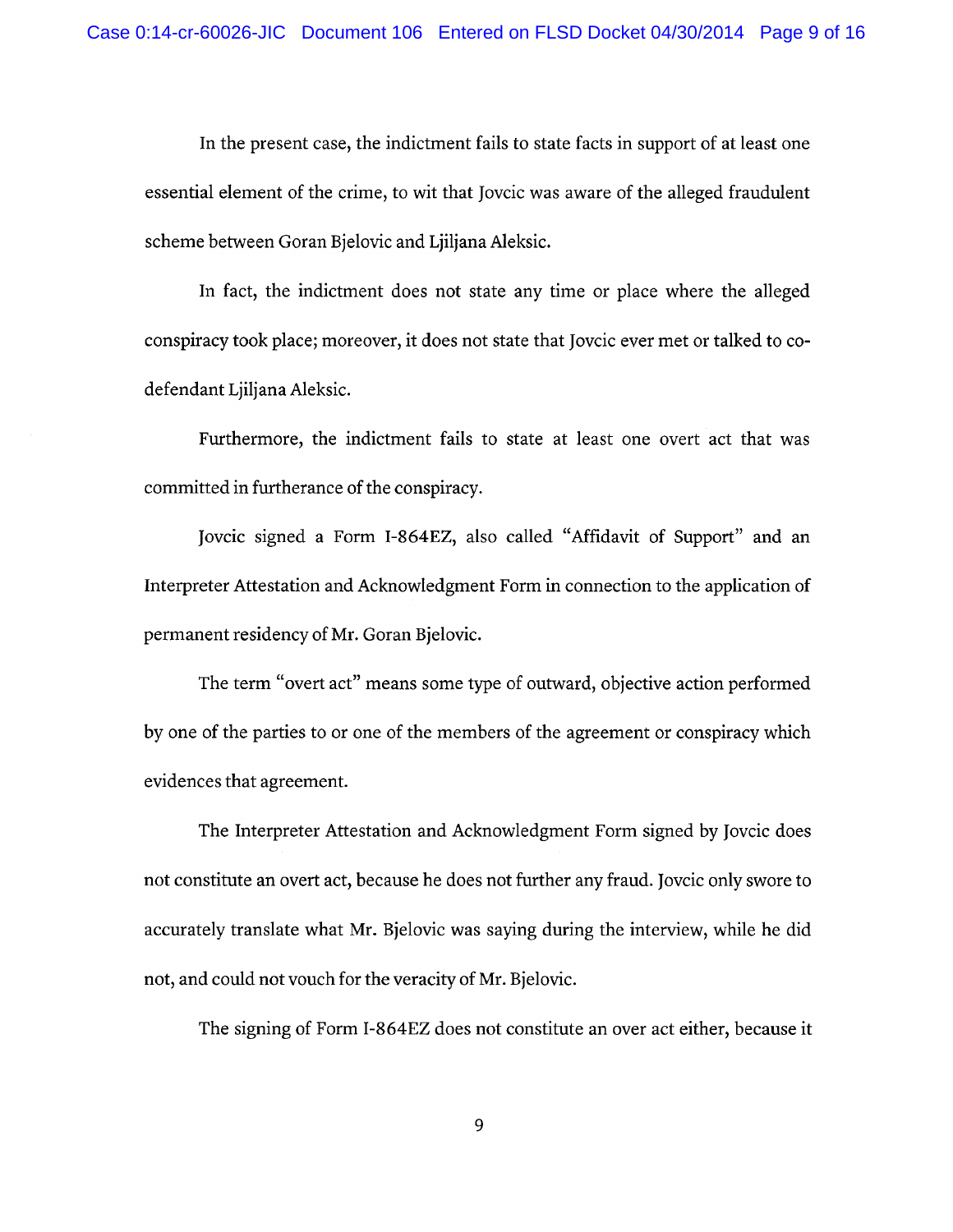does not further the commission of marriage fraud.

Form I-864EZ, is a form for *financial* sponsorship that needs to be filed in conjunction to Form I-485, Application to Register Permanent Residence or Adjust Status.

Form I-864 does not need to be filed, and does not have any impact on the adjudication of Form I-130, Petition for Alien Relative.

The validity of a qualifying family relationship is exclusively established by filing Form I-130 and any supporting documents. Supporting documents include: evidence of the marital union, such as pictures, joint bills, birth certificates of children born from the marriage. Form I-864EZ is not a supporting document, and does not need to be filed with Form I-130.

In other words, Form I-864EZ does not have any effect in the adjudication of Form I-130. It does not further approval of Form I-130, so that it cannot be considered an overt act even if the qualifying family relationship is invalid itself.

Therefore, Count 4 of the indictment should be dismissed as a matter of law.

### V. Count seven of the indictment should be dismissed because it does not state the essential elements of the conspiracy charge

In order to establish a conspiracy, the government must prove existence of agreement between two or more people to violate law of United States, that one of the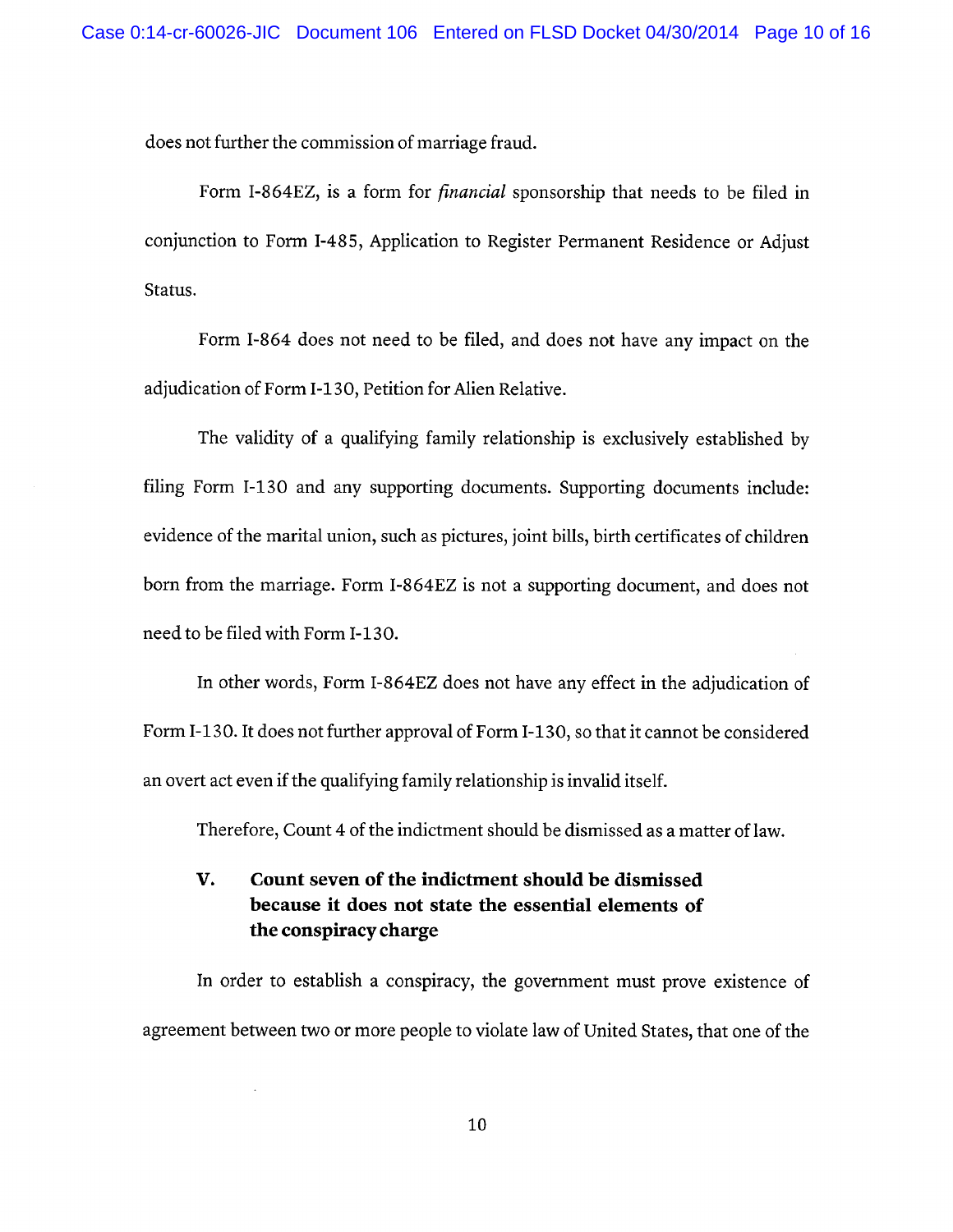conspirators committed overt act in furtherance of that agreement, and that defendants knew of conspiracy and voluntarily participated in it. See U.S. v. Jobe, C.A.5 (Tex.) 1996, 101 F.3d 1046, certiorari denied 118 S.Ct. 81, 522 U.S. 823, 139 L.Ed.2d 39

In charging a conspiracy the indictment must distinctly and directly allege an agreement to commit an offense against the United States and inference and implication will not suffice. See United States v. Mathies, 203 F.Supp. 797, 801 (W.D.Penn.1962)

The general rule in reference to an indictment is that all the material facts (Fed.R.Crim.P. 7(c) says 'essential facts') and circumstances embraced in the definition of the offence must be stated, and that, if any essential element of the crime is omitted, such omission cannot be supplied by intendment or implication. The charge must be made directly and not inferentially or by way of recital. See Pettibone v. United States, 148 U.S. 197, 202, 13 S.Ct. 542, 545, 37 L.Ed. 419, 422

The indictment may incorporate the words of the statute to set forth the offense, but the statutory language must be accompanied with such a statement of the facts and circumstances as will inform the accused of the specific offense, coming under the general description, with which he is charged. See Hamling y. United States, 418 U.S. 87, 117 (1974)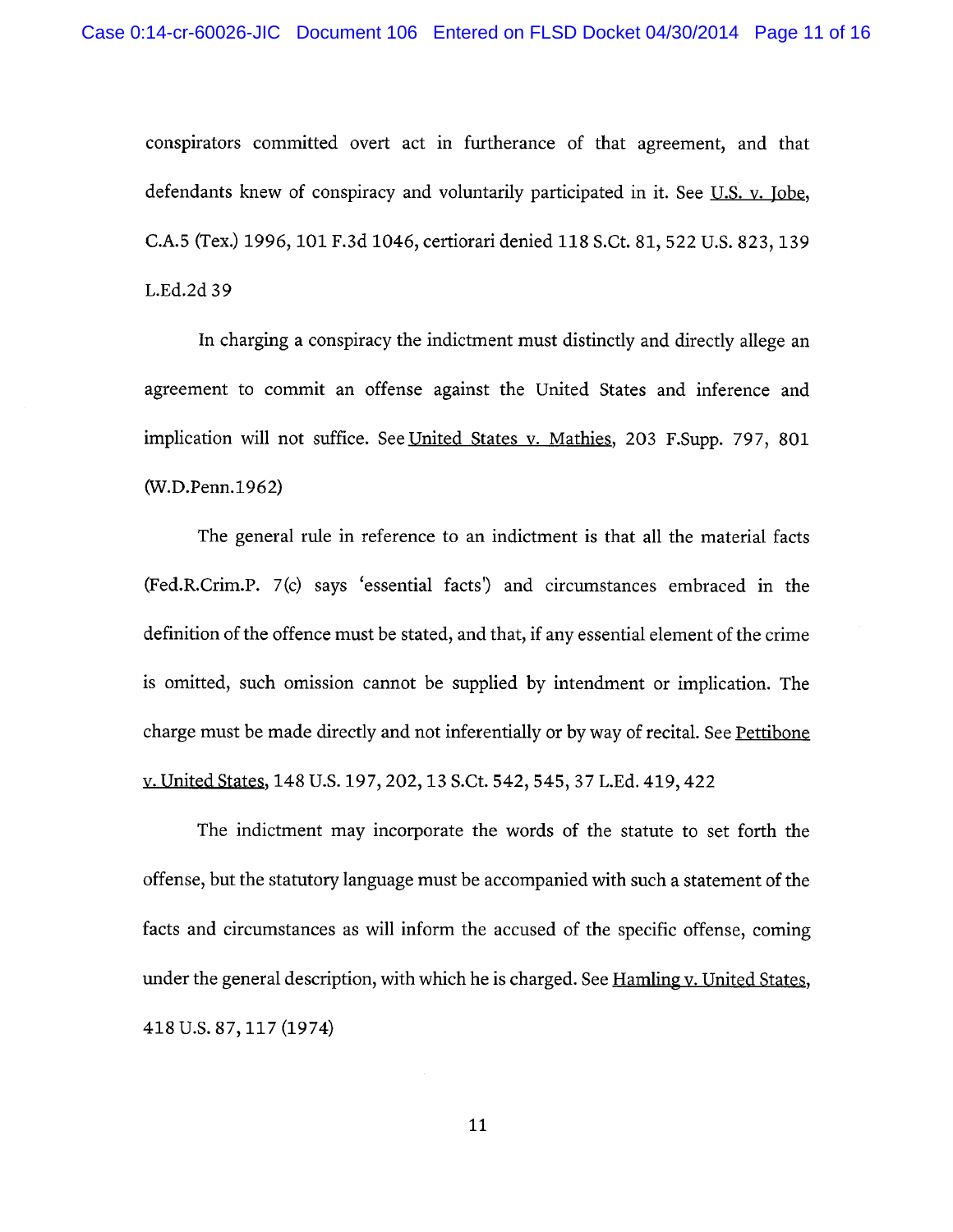In the present case, the indictment fails to state that Jovcic committed at least one overt act in furtherance of the conspiracy.

The indictment states that Jovcic wrote a check to Branko Likic in the amount of \$1,500.

This cannot be considered an overt act. The term "overt act" means some type of outward, objective action performed by one of the parties to or one of the members of the agreement or conspiracy which evidences that agreement.

If Jovcic was really helping co-defendant Branko Likic obtain legal status by virtue of a fraudulent marriage, Jovcic would have received a payment in consideration of the help provided, and not the way around. The payment by check from Joveic to Mr. Likic is not an overt act in furtherance of the alleged conspiracy to commit marriage fraud.

Therefore, Count seven of the indictment should be dismissed as a matter of law.

### VI. The indictment should be dismissed because it is based on inadmissible evidence obtained in violation of Defendant's 4<sup>th</sup> Amendment rights.

The U.S. Government obtained the indictment against Srdjan Jovcic by using evidence, to wit intercepted phone conversations, that was obtained in violation of Defendant's rights under the Fourth Amendment of the U.S. Constitution. See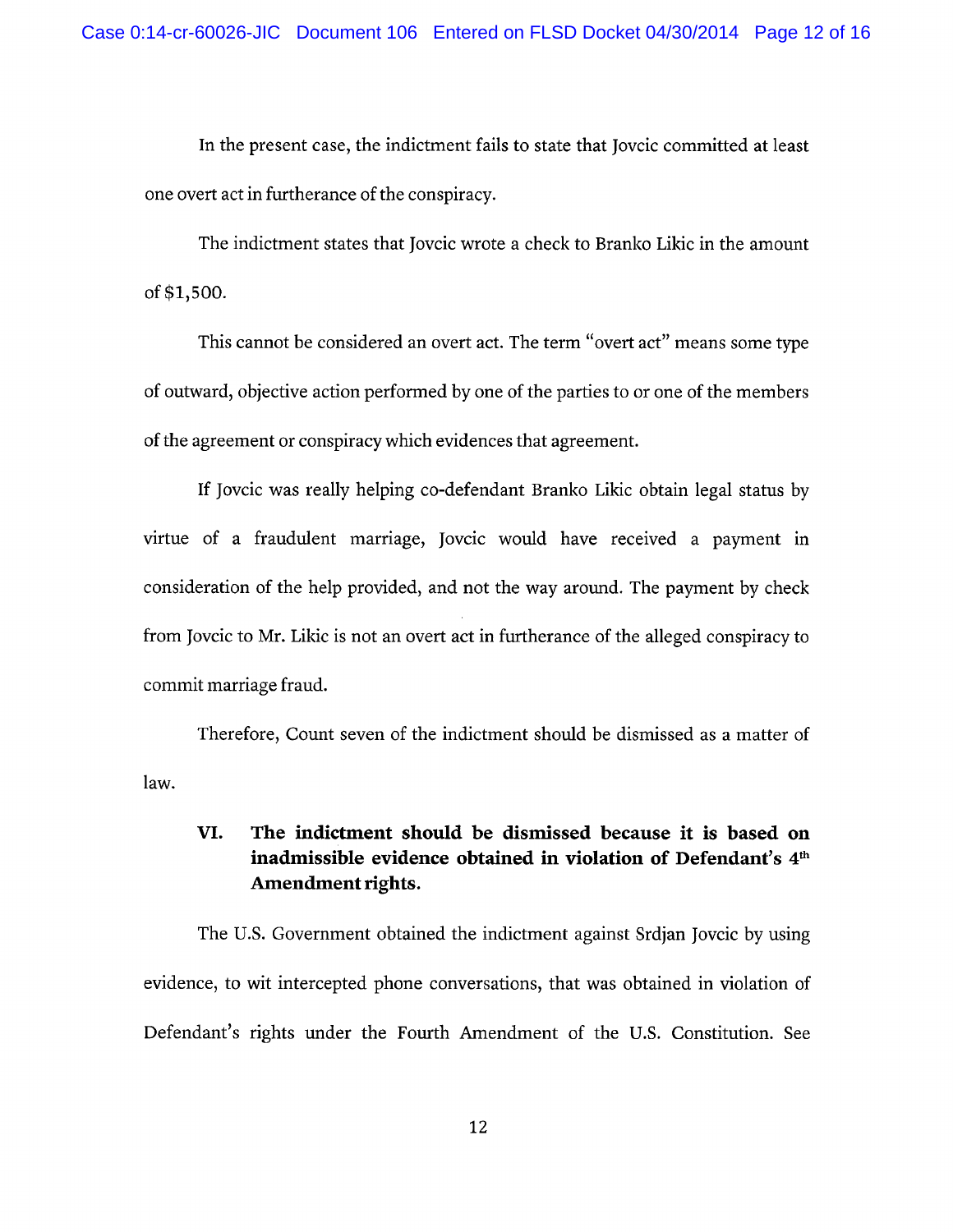# Defendant's Motion to Suppress Evidence.

## **CONCLUSION**

For all the reasons above, Defendant Srdjan Jovcic requests that this Motion to

Dismiss the indictment be granted.

Date: April 30, 2014

Respectfully submitted,

# Simone Bertollini

SIMONE BERTOLLINI, ESQ Admitted Pro Hac Vice simone@bertollini-oreilly.com Bertollini & O'Reilly, LLC 325 Broadway, Suite 401 New York, NY 10007 Tel: (212) 566-3572 Fax: (917) 512-4400 Attorneys Pro Hac Vice for Defendant, Srdjan Jovcic

/s/ Paul D. Petruzzi

PAUL D. PETRUZZI, ESQ Florida Bar Number 982059 simone@bertollini-oreilly.com Law Offices of Paul D. Petruzzi Alfred I. Dupont Building 169 E. Flagler Street, Suite 1241 Miami, FL 33131 Tel: (305) 373-6773 Fax: (305) 373-3832 Attorneys for Defendant, Srdjan Jovcic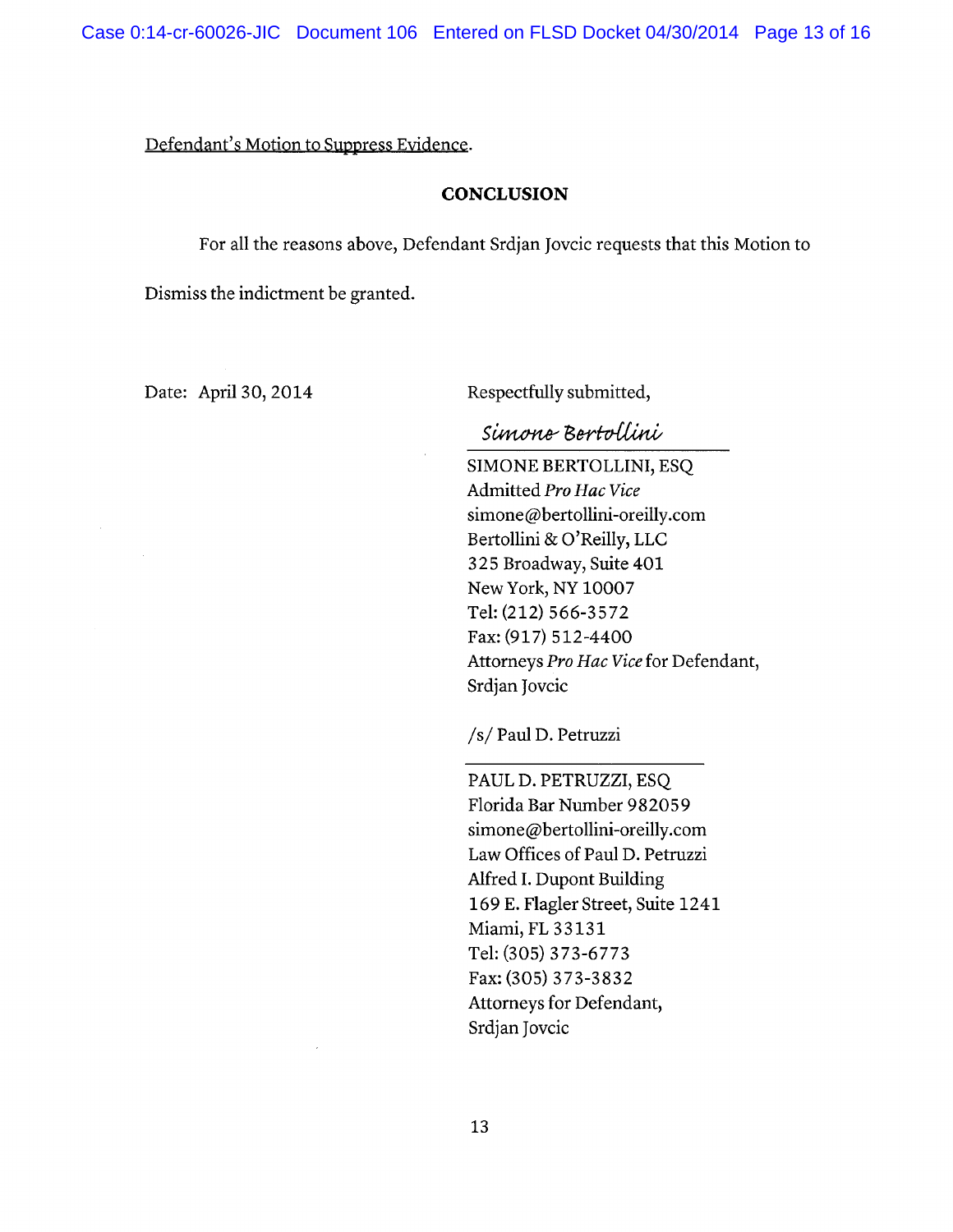## **CERTIFICATE OF SERVICE**

I HEREBY CERTIFY that on the April 30, 2014, I electronically field the foregoing document with the Clerk of the Court using CM/ECF. I also certify that the foregoing is being served this day on all counsel of record listed in the Service List below via transmission of Notices of Electronic Filing generated by CM/ECF or in some other authorized manner for those counsel or parties who are not authorized to receive electronically Notice of Electronic Filing.

/s/ Paul D. Petruzzi

PAUL D. PETRUZZI, ESQ. Florida Bar Number 982059 petruzzi-law@msn.com Law Offices of Paul D. Petruzzi Alfred I. Dupont Building 169 E. Flagler Street, Suite 1241 Miami, FL 33131 Tel: (305) 373-6773 Fax: (305) 373-3832 Attorneys for Defendant, Srdjan Jovcic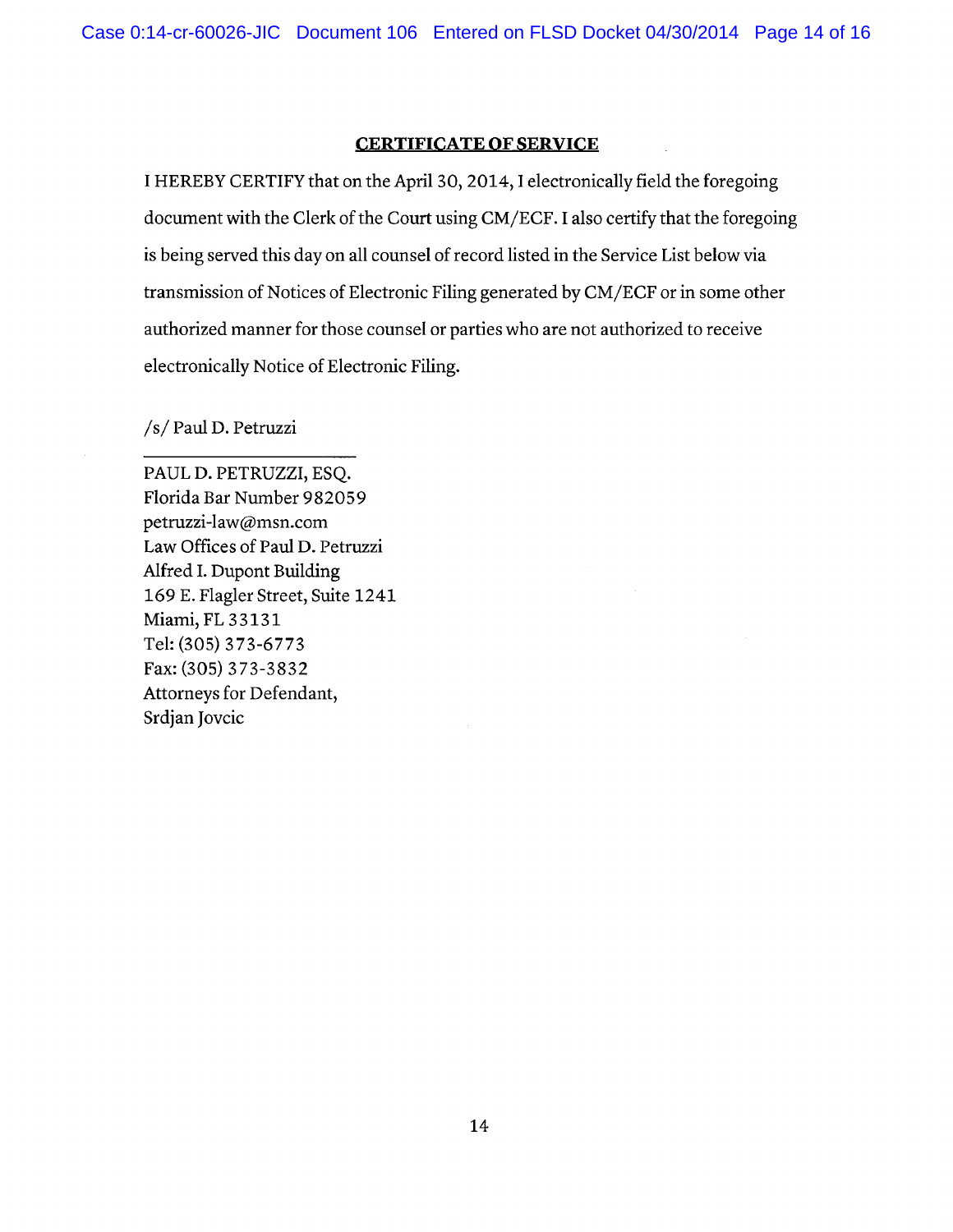### CASE NO.: 14-60026-CR-ROSENBAUM

#### **SERVICE LIST**

PAUL D. PETRUZZI, ESQ. petruzzi-law@msn.com Law Offices of Paul D. Petruzzi Alfred I. Dupont Building 169 E. Flagler Street, Suite 1241 Miami, FL 33131 Tel: (305) 373-6773 Fax: (305) 373-3832 Attorneys for Defendant, Srdjan Jovcic

FRED HADDAD, ESQ. dee@fredhaddadlaw.com Fred Haddad, P.A. One Financial Plaza, Suite 2612 Fort Lauderdale, FL 33394 Tel: (954) 467-6767 Fax: (954) 467-3599 Attorneys for Defendant, Goran Bjelovic

CYNTHIA STONE, ESQ. Office of the United States Attorney 500 E Broward Blvd. 7<sup>th</sup> Floor Fort Lauderdale, FL 33394

DAVID O. MARKUS, ESQ. dmarkus@markuslaw.com Markus & Markus PLLC

SIMONE BERTOLLINI, ESQ. simone@bertollini-oreilly.com Bertollini & O'Reilly, LLC 325 Broadway, Suite 401 New York, NY 10007 Tel: (212) 566-3572 Fax: (917) 512-4400 Pro Hac Vice Attorneys for Defendant, Srdjan Jovcic

WILLIAM T. SHOCKLEY, ESQ. william.shockley@usdoj.gov **Assistant United States Attorney** 500 E. Broward Blvd. 7th Floor Fort Lauderdale, FL 33394-3016 Tel: (954) 356-7255 Fax: (954) 356-7336 Attorney for the Government

CHANTEL R. DOAKES, ESQ. chantel-doakes@fd.org **Assistant Federal Public Defender** One E. Broward Blvd. Suite 1100 Fort Lauderdale, FL 33301-1842 Tel: (954) 356-7436 Fax: (954) 356-7556 Attorney for Branko Likic

CHARLES D. BARNARD, ESQ. charlesbarnardesq@gmail.com Law Office of Charles D. Barnard